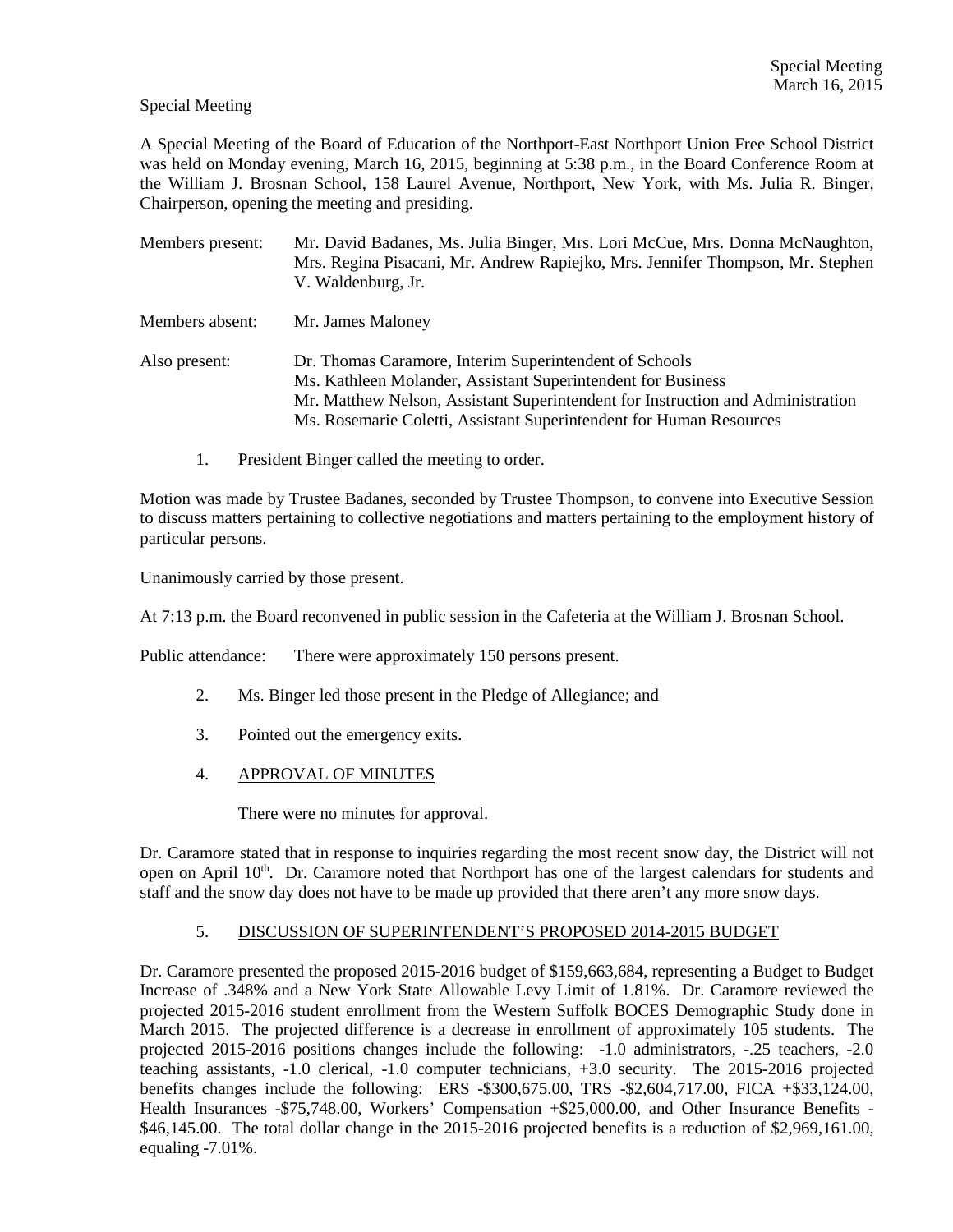There was a long discussion regarding the elimination of the Art Chairperson. Several community members, former and current students, and parents spoke in opposition to eliminating the position stating that it would be detrimental to the program and appeared to be unnecessary. Several speakers supported the current Chairperson of Art and spoke about how unique the art program is at Northport High School. Dr. Caramore stated that he did not take making this decision lightly. Northport is the only district on Long Island that has one person working with the art department. The previous administrator was the Director of Art, Media and Technology and at that time there were 22 art teachers in the District. There has been a significant decline in enrollment and that trend will continue over the next few years. Currently the District has 16 full time art teachers and Dr. Caramore stated that he has every confidence that Dr. Mergen will be able to handle the responsibilities of the art and music departments. Dr. Caramore stated that this is the appropriate thing to do given the enrollment trend and the responsibility to staff, students and to the taxpayers of the District.

Dr. Caramore stated that on Saturday, March 14<sup>th</sup> the Board, Ms. Molander and himself visited the nine schools looking at the infrastructure of each building and what the needs are. Dr. Caramore noted that many of the facilities are original and the infrastructure needs a lot of work. A plan will be put together listing the upgrades that need to be addressed.

5.01 Discussion of Personnel Service Costs (salaries, benefits)

The Board reviewed the following budget function codes:

| <b>Function Code</b> | Description                                   |
|----------------------|-----------------------------------------------|
| 1040                 | District Clerk                                |
| 1240                 | <b>Chief School Administrator</b>             |
| 1310                 | Accounting                                    |
| 1311                 | <b>Business Administration</b>                |
| 1320                 | Auditing                                      |
| 1325                 | Treasurer                                     |
| 1345                 | Purchasing                                    |
| 1430                 | <b>Human Resources</b>                        |
| 1480                 | <b>Public Information and Services</b>        |
| 1620                 | <b>Operation of Plant</b>                     |
| 1621                 | <b>Maintenance of Plant</b>                   |
| 1660                 | <b>Central Warehouse</b>                      |
| 1670                 | <b>Central Printing and Mailing</b>           |
| 2010                 | <b>Curriculum Development and Supervision</b> |
| 2020                 | Supervision - Regular School                  |
| 2040                 | Supervision - Special School                  |
| 2070                 | In-Service Training - Instruction             |
| 2110                 | Teaching - Regular School                     |
| 2250                 | Programs for Students with Disabilities       |
| 2310                 | <b>Continuing Education School</b>            |
| 2320                 | <b>Summer School</b>                          |
| 2610                 | School Library and Audio Visual               |
| 2630                 | <b>Computer Assisted Instruction</b>          |
| 2805                 | Attendance                                    |
| 2810                 | Guidance                                      |
| 2815                 | <b>Health Services</b>                        |
| 2820                 | <b>Psychological Services</b>                 |
| 2822                 | <b>Education Related Support Services</b>     |
| 2825                 | <b>Social Work Services</b>                   |
| 2850                 | Co-Curricular Activities                      |
| 2855                 | <b>Interscholastic Athletics</b>              |
| 5510                 | <b>District Operated Transportation</b>       |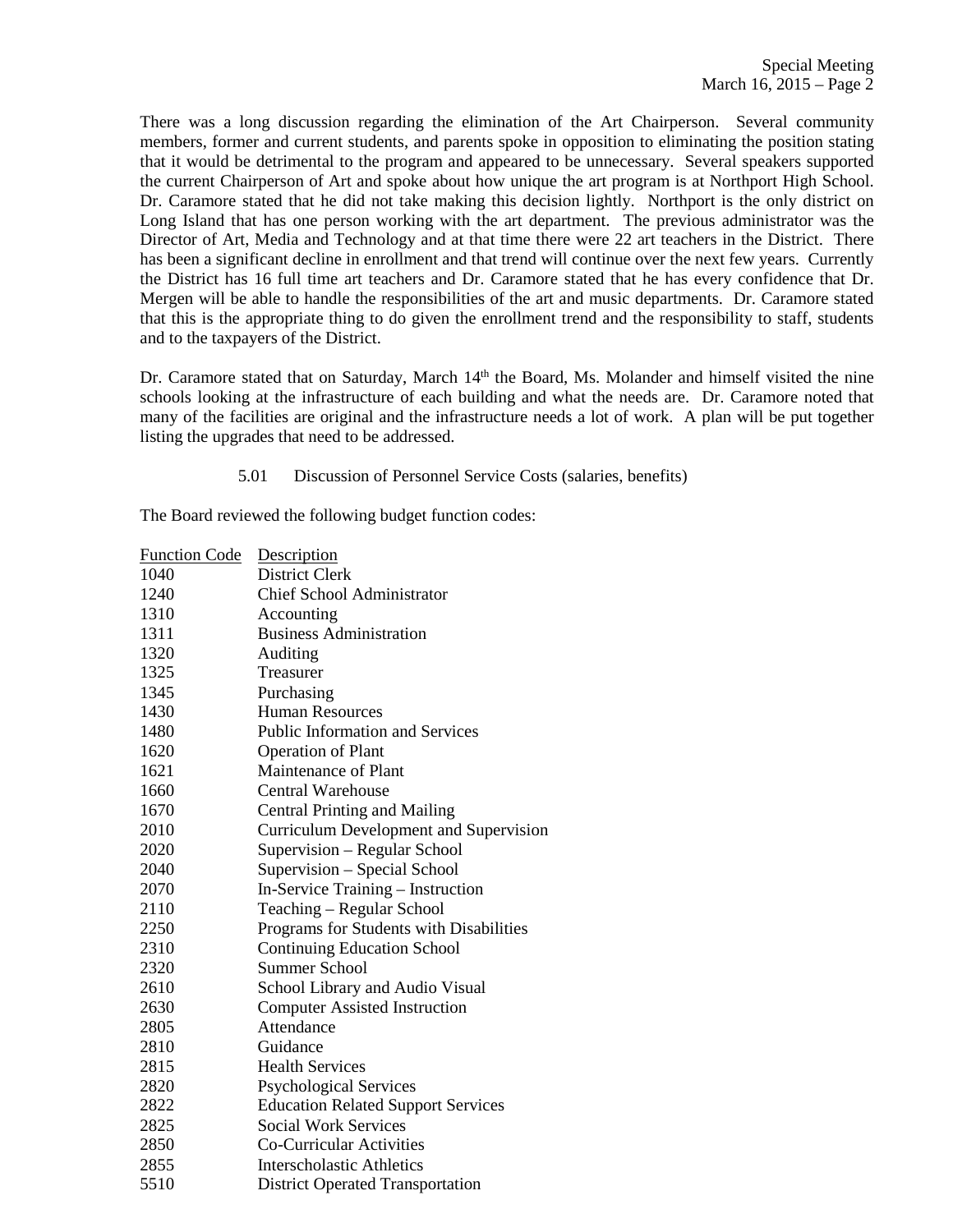| 7140 | <b>Community Recreation</b>    |
|------|--------------------------------|
| 8060 | Community - Civic Activities   |
| 9010 | <b>ERS</b>                     |
| 9020 | <b>TRS</b>                     |
| 9030 | Social Security                |
| 9040 | Workers' Compensation          |
| 9045 | Life Insurance                 |
| 9050 | Unemployment Insurance         |
| 9055 | Disability Insurance           |
| 9060 | Health Insurance               |
| 9087 | <b>Extended Sick Leave</b>     |
| 9088 | <b>Accrued Leave Payout</b>    |
| 9089 | <b>Other Employee Benefits</b> |
|      |                                |

Motion was made by Trustee McCue, seconded by Trustee Thompson, to approve all items under 6.

#### 6. SUPERINTENDENT'S REPORT, GENERAL – FOR BOARD ACTION

6.01 Approving the following resolution:

 "BE IT RESOLVED, that in accordance with Board Policy and State Regulation, the Board of Education approves the appointment of Mr. Jeffrey Schiro to serve as Impartial Hearing Officer for the purpose of conducting an Impartial Hearing in accord with Policy 4321, Program for Students with Disabilities Under IDEA and Article 89."

6.02 Receiving for a second reading and adopting the following policies:

 6.02.1 Policy #2250 "Board of Education Sub-Committees" (revising current policy)

Motion was made by Trustee Waldenburg, seconded by Trustee Badanes, to table item 6.02.1

Unanimously carried by those present.

 6.02.2 Policy #2260 "Citizens Advisory Committees" (revising current policy, replacing policy #9141 "School Community Advisory Committees")

Vote on Trustee McCue's motion to approve all items under 6.0 with the exception of tabled item 6.02.1 was unanimously carried by those present.

Motion was made by Trustee Waldenburg, seconded by Trustee McCue, to approve all items under 7.

## 7. SUPERINTENDENT'S REPORT, FINANCIAL – FOR BOARD ACTION

7.01 Receiving the following donations to the District:

7.01.1 \$2,500.00 from Douglas Brueggemann to the Lillian S. Brueggemann

7.01.2 \$500.00 from David Quigley to the Laurene G. Quigley Memorial

Scholarship

Scholarship

7.02 Approving the following resolution:

 "BE IT RESOLVED, that the Board of Education accept the donation of \$149.27 toward the purchase of classroom supplies for East Northport Middle School and increase the 2014-2015 budget code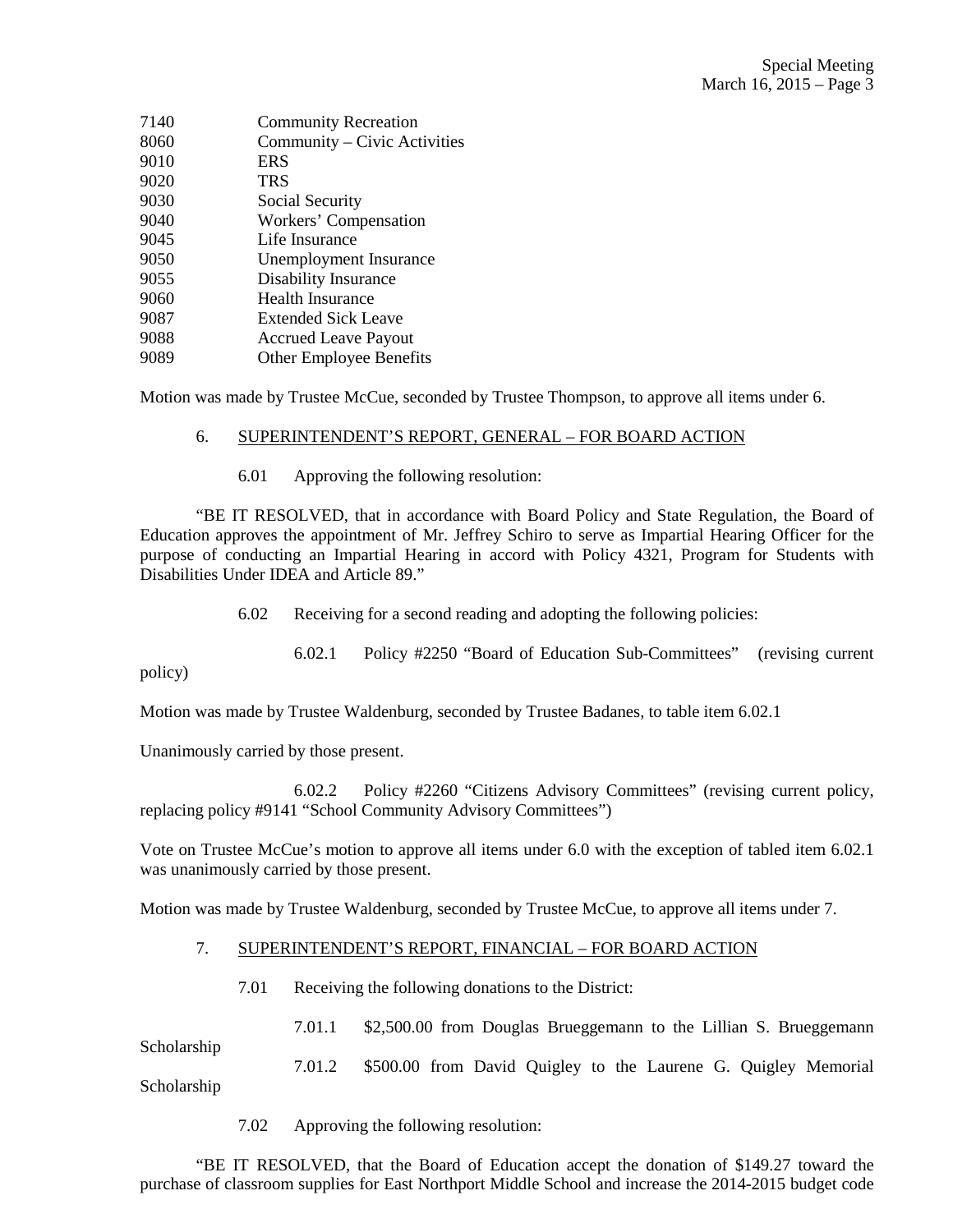A2110.5030.21.0300 by \$149.27 for this purpose.

 RESOLVED, that the Board of Education hereby approves an increase in the revenue code A2705 of the 2014-2015 budget by \$149.27 with the understanding that this increase in revenue is the result of the East Northport Middle School participation in Target Take Charge of Education Program."

7.03 Approving the following resolution:

 "BE IT RESOLVED, that the Board of Education hereby gratefully accepts a donation of \$480 from Northport-East Northport residents whose names are more fully set forth in the attached document, for the purpose of covering the cost of transportation for the Northport High School Urban Studies class field trip on February 11, 2015 and increase the 2014-2015 budget code A2110.4161.30.2903 by \$480 for this purpose.

 BE IT RESOLVED, that the Board of Education hereby approves an increase in the revenue code A2705 of the 2014-2015 budget by \$480 with the understanding that this increase in revenue is the result of donations from Northport-East Northport residents."

7.04 Approving the following resolution:

 "RESOLVED, that the Board of Education accept the donation of \$431.77 toward the purchase of classroom supplies for Fifth Avenue Elementary School and increase the 2014-2015 budget code A2110.5030.12.0200 by \$431.77 for this purpose.

 RESOLVED, that the Board of Education hereby approves an increase in the revenue code A2705 of the 2014-2015 budget by \$431.77 with the understanding that this increase in revenue is the result of the Fifth Avenue Elementary School participation in Target Take Charge of Education Program."

7.05 Approving the following resolution:

 "RESOLVED, that the Board of Education accept the donation of \$408.55 toward the purchase of classroom supplies for Bellerose Avenue Elementary School and increase the 2014-2015 budget code A2110.5030.17.0200 by \$408.55 for this purpose.

 RESOLVED, that the Board of Education hereby approves an increase in the revenue code A2705 of the 2014-2015 budget by \$408.55 with the understanding that this increase in revenue is the result of the Bellerose Avenue Elementary School participation in Target Take Charge of Education Program."

7.06 Approving the following resolution:

 "RESOLVED, that the Board of Education accept the donation of \$174.42 toward the purchase of classroom supplies for Northport Middle School and increase the 2014-2015 budget code A2110.5030.23.2802 by \$174.42 for this purpose.

 RESOLVED, that the Board of Education hereby approves an increase in the revenue code A2705 of the 2014-2015 budget by \$174.42 with the understanding that this increase in revenue is the result of the Northport Middle School participation in Target Take Charge of Education Program."

7.07 Approving the following resolution:

 "RESOLVED, that the Board of Education accept the donation of \$189.08 toward the purchase of classroom supplies for Dickinson Avenue Elementary School and increase the 2014-2015 budget code A2110.5030.11.0200 by \$189.08 for this purpose.

RESOLVED, that the Board of Education hereby approves an increase in the revenue code A2705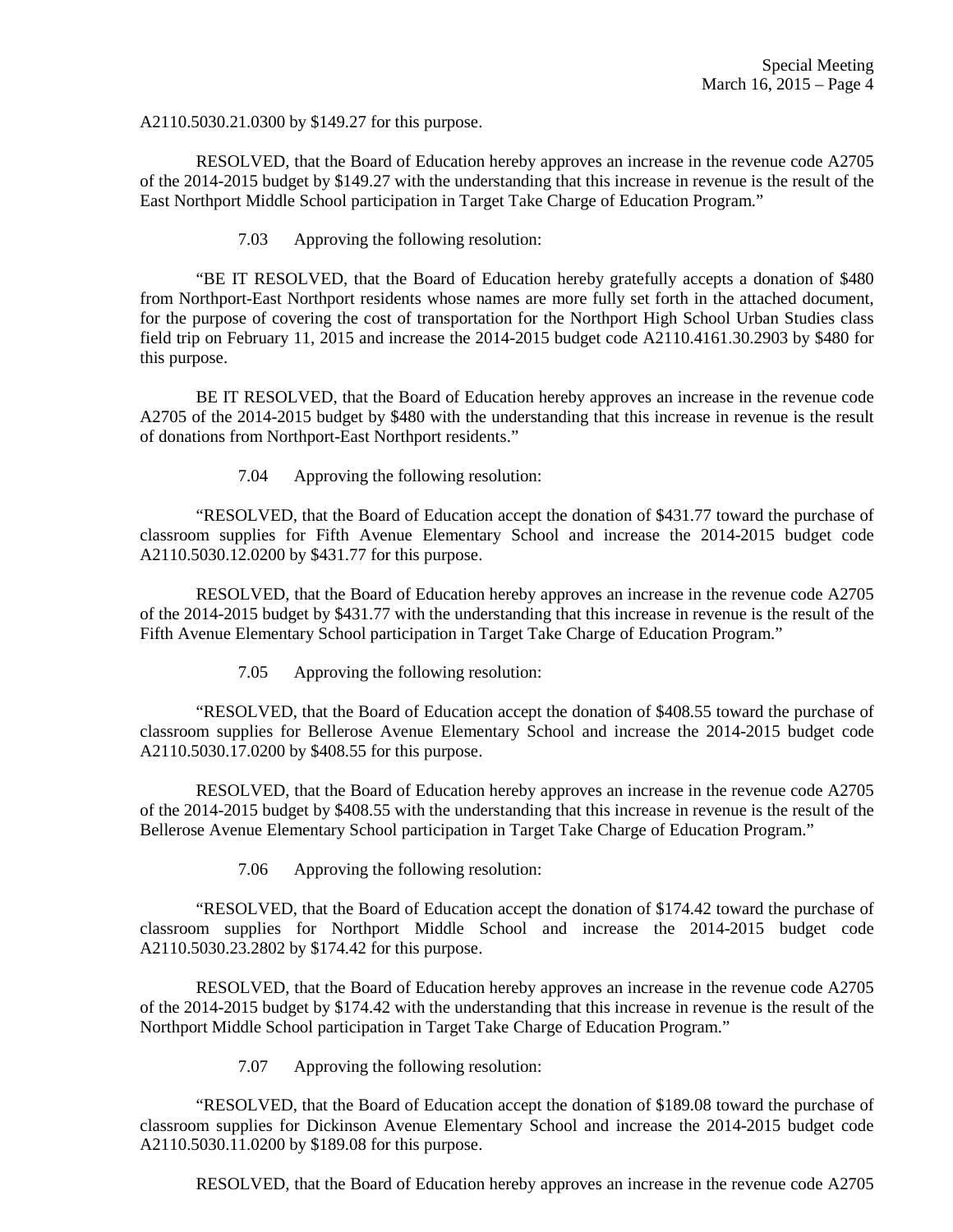of the 2014-2015 budget by \$189.08 with the understanding that this increase in revenue is the result of the Dickinson Avenue Elementary School participation in Target Take Charge of Education Program."

7.08 Approving the following resolution:

 'RESOLVED, that the Board of Education accept the donation of \$219.61 toward the purchase of classroom supplies for Norwood Avenue Elementary School and increase the 2014-2015 budget code A2110.5030.14.0200 by \$219.61 for this purpose.

 RESOLVED, that the Board of Education hereby approves an increase in the revenue code A2705 of the 2014-2015 budget by \$219.61 with the understanding that this increase in revenue is the result of the Norwood Avenue Elementary School participation in Target Take Charge of Education Program."

 7.09 Approving a Reservation Contract between the Northport-East Northport Union Free School District and Suffolk County Vanderbilt Mansion/Museum/Planetarium (NAS)

 7.10 Approving a Rider to Agreement between the Board of Education of the Northport-East Northport Union free School District and North Fork Express (NMS)

 7.11 Approving a Rider to Agreement between the Board of Education of the Northport-East Northport Union Free School District and Interstate Management Company LLC, as agent for CREA-DC Properties LLC d/b/a Hamilton Crowne Plaza Washington (DAS)

 7.12 Approving a Supplementary Education Services Agreement between the Northport-East Northport Union Free School District and Homecare Therapies dba Horizon Healthcare Staffing (SSS)

 7.13 Authorizing the Board President to sign a contract with the following school district to provide health services for Northport-East Northport students attending school in that district during the 2014-2015 school year:

 7.13.1 Uniondale Union Free School District, one (1) student attending Kellenberg Memorial High School @ \$615.47, totaling \$615.47

7.14 Approving transfer of general fund appropriations in the 2014-2015 budget

 7.15 Approving the Treasurer's Report and Monthly Summary of Receipts and Disbursements:

7.15.1 Treasurer's Report for the period December 1, 2014 through December

31, 2014

7.15.2 Monthly Summary of Receipts and Disbursements for December 2014

7.16 Approving the Schedule of Investments as of December 31, 2014

7.17 Approving the Collateral Schedule for December 2014

7.18 Approving the Bank Reconciliation Report for the month ended December 31, 2014

 7.19 Approving the General Fund Projected Cash Flow Statement for the year ending 2014-2015, Actual Data July 1, 2014 – December 31, 2014, Estimated Data January 1, 2015 – June 30, 2015

 7.20 Approving the Monthly Revenue and Budget Status Report, School Lunch Fund for the month ending December 31, 2014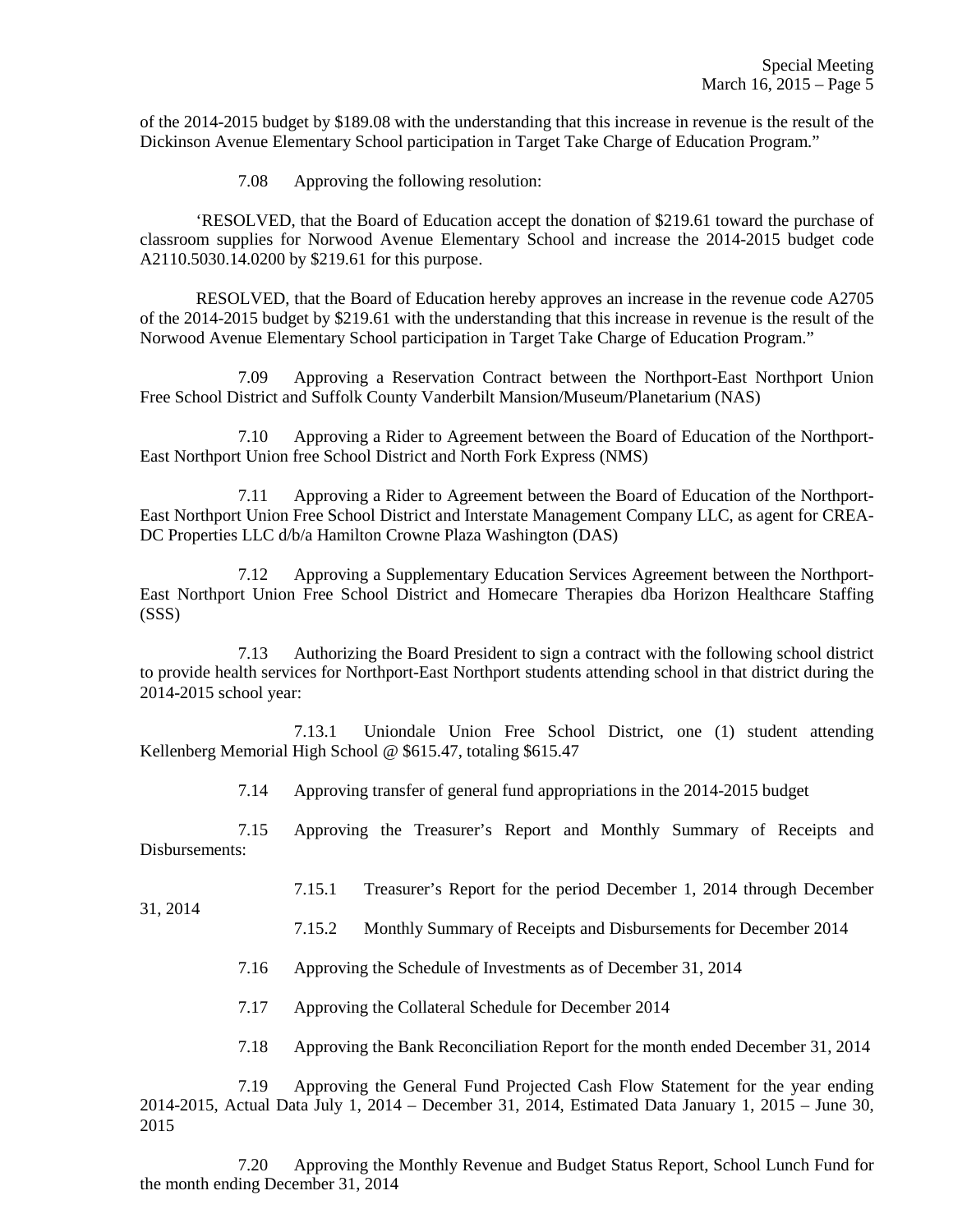7.21 Approving the Monthly Revenue and Budget Status Report, Special Aid Fund for the month ending December 31, 2014

 7.22 Approving the Monthly Revenue and Budget Status Report, General Fund for the month ending December 31, 2014

 7.23 Approving the Monthly Revenue and Budget Status Report, Capital Fund for the month ending December 31, 2014

 7.24 Approving the School Lunch Profit and Loss Statement for the month ending December 31, 2014

 7.25 Approving the Quarterly Trial Balance Reports for all District Funds for the quarter October 1, 2014 – December 31, 2014

 7.26 Approving the Quarterly Budget Transfer Report for the period October 1, 2014 to December 31, 2014

 7.27 Approving the Quarterly Student Activity Account Reports for the period October 2014 – December 2014:

- 7.27.1 Northport High School
- 7.27.2 East Northport Middle School
- 7.27.3 Northport Middle School

 7.28 Approving an Agreement and Release between the Northport-East Northport Union Free School District and the parents of a Special Education Student regarding placement of student

Vote on Trustee Waldenburg's motion to approve all items under 7. was unanimously carried by those present.

## 8. SUPERINTENDENT'S REPORT – FOR INFORMATION ONLY

- 9. UNFINISHED BUSINESS
	- 9.01 Athletic Facilities Advisory Committee

Motion was made by Trustee Pisacani, seconded by Trustee Thompson, to remove from table the motion from the March 9<sup>th</sup> Board Meeting, to establish an Athletic Facilities Advisory Committee. The committee's purpose will be to advise the Board of Education on the condition and potential needs of the fields and athletic facilities throughout the District.

The Board reviewed the charter for the Athletic Facilities Advisory Committee. The name of the committee was changed to Athletic Facilities Citizens Advisory Committee. The expiration of the committee was changed to December 31, 2015 and the Board discussed and recommended changes to the reports, presentations and timeline for the committee reporting to the Board.

Vote on Trustee Pisacani's motion to establish an Athletic Facilities Citizens Advisory Committee was unanimously carried by those present.

At 10:30 p.m., motion was made by Trustee Waldenburg, seconded by Trustee McCue, to extend the meeting.

Unanimously carried by those present.